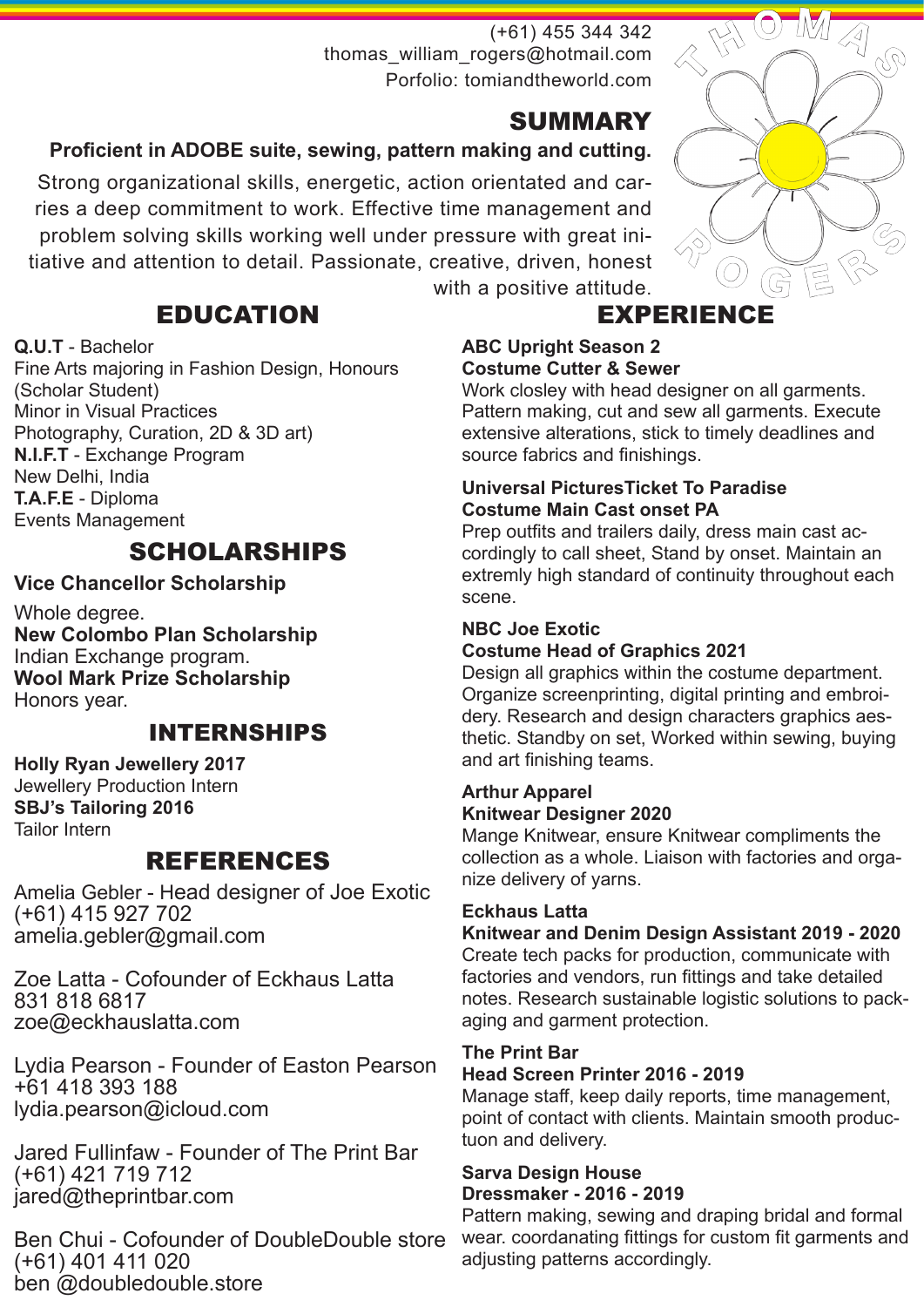

RE: Letter of recommendation for Thomas Rogers.

To whom it may concern,

It is a pleasure to provide a professional & personal reference for Thomas Rogers.

I have known Thomas for 3 years now and have worked with him on various creative projects for THRILLS including styling, photography & production. He works well under pressure and exceeds expectations on every project.

Thomas is an honest, bright and competent individual who is confident in himself and his abilities. He is a reliable individual with a solid sense of commitment and focus about not only his career, but all aspects of his life.

I have no hesitation in providing this reference in support of Thomas, he would be a tremendous asset to any organization & has my highest recommendation.

My contact details are included below if necessary.

Regards,

**Benjamin Riches General Manager, Nth America** 

Thrills Co. Los Angeles, California www.thrills.co

 $c: +1$  (949)-945-3169 e: benny@thrills.co

CHEAP THRILLS CYCLES PTY LTD | 1/1 BORONIA PLACE, BYRON BAY, NEW SOUTH WALES, AUSTRALIA 2481 | Ph. +1 (949) 945 3169